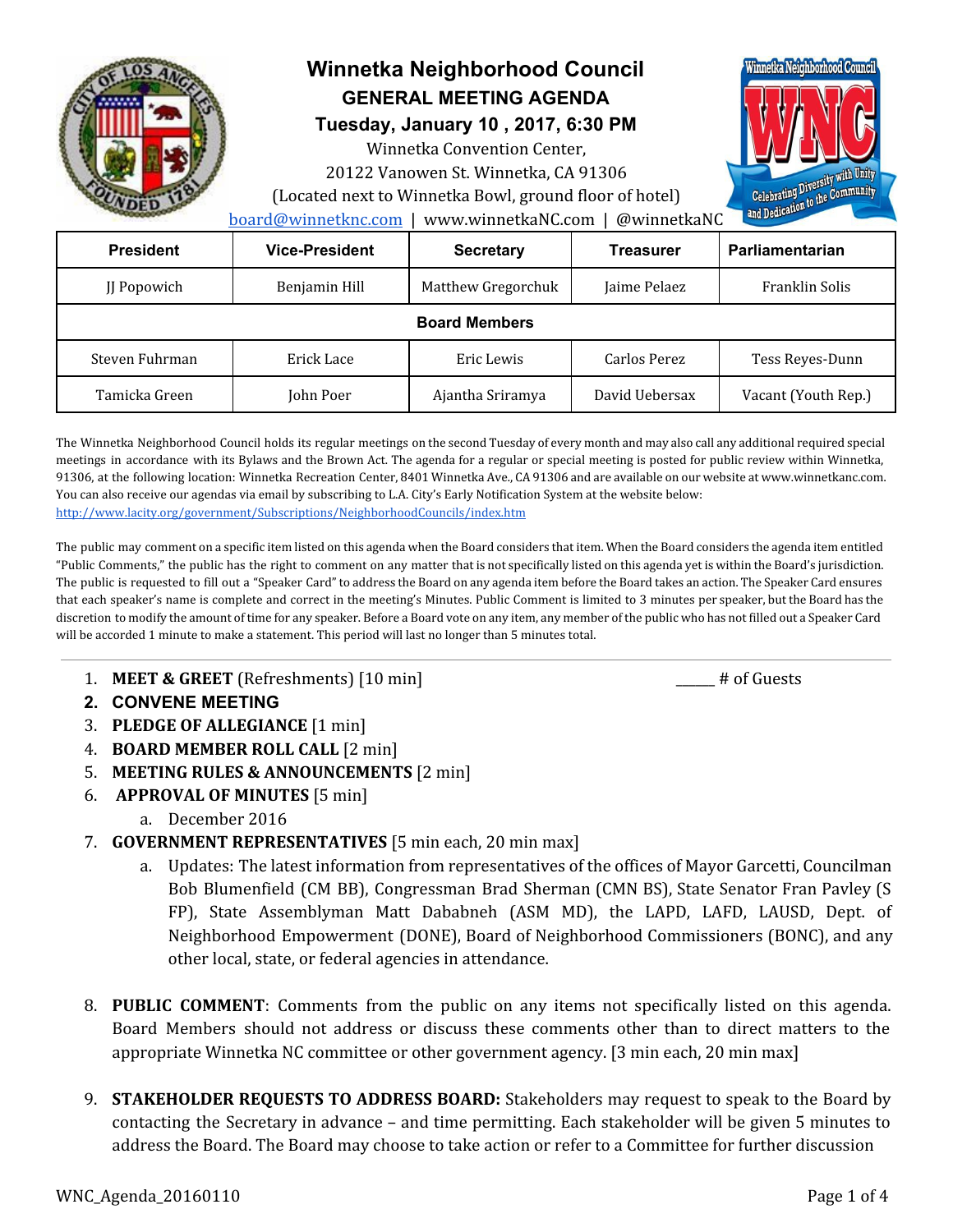- a. Karisa Anand running to serve as an Assembly District 45 Delegate for the California Democratic Party. (Anand 5mins)
- 10. **CONSENT CALENDAR:** Board members or members of the public may request any item listed on the consent calendar to be pulled for discussion. If you wish to pull an item for discussion please advise the Secretary before the meeting or request the item be pulled at the of discussion. [5 min]
- 11. **FINANCIAL CONSENT CALENDAR:** Board members or members of the public may request any item listed on the consent calendar to be pulled for discussion. If you wish to pull an item for discussion please advise the Secretary before the meeting or request the item be pulled at the time it is brought up for discussion. [15min]
	- a. Motion to approve Moore Business Results Invoices (Outreach):
		- 1. January Activity expense: \$
	- b. Motion to approve Valentino's expenses for meeting food (Outreach):
		- 1. January 10 meeting food expense: \$50.00
	- c. Motion to approve Extra Space Storage (Operational)
		- 1. January Storage expense: \$200.00

## 12. **NON-CONSENT CALENDAR**

- a. The Winnetka NC has a responsibility to review and comment on proposed legislation, policies, and rules being considered by various City Council Committees or City Departments. Therefore the Winnetka NC Board will have a discussion to determine if the Winnetka NC would like to: a) refer Council File to a Committee for tracking, review, and a recommendation to file a Community Impact Statement to the Board for the following Council Files:
	- i. "Limits Access to Children's Playground" Council File 16-1456 (See: [https://cityclerk.lacity.org/lacityclerkconnect/index.cfm?fa=ccfi.viewrecord&cfnumber=](https://cityclerk.lacity.org/lacityclerkconnect/index.cfm?fa=ccfi.viewrecord&cfnumber=16-1456) [16-1456](https://cityclerk.lacity.org/lacityclerkconnect/index.cfm?fa=ccfi.viewrecord&cfnumber=16-1456) for details)
	- ii. "Special Order 40 / Reaffirm Support" Council File 16-1324 (See: [https://cityclerk.lacity.org/lacityclerkconnect/index.cfm?fa=ccfi.viewrecord&cfnumber=](https://cityclerk.lacity.org/lacityclerkconnect/index.cfm?fa=ccfi.viewrecord&cfnumber=16-1324) [16-1324](https://cityclerk.lacity.org/lacityclerkconnect/index.cfm?fa=ccfi.viewrecord&cfnumber=16-1324) for details)
	- iii. "Nuisance Motels / Police Department Service Calls / Permit Feasibility Study" Council File 6. 06-0125-S2. (See [https://cityclerk.lacity.org/lacityclerkconnect/index.cfm?fa=ccfi.viewrecord&cfnumber=](https://cityclerk.lacity.org/lacityclerkconnect/index.cfm?fa=ccfi.viewrecord&cfnumber=06-0125-S2) [06-0125-S2](https://cityclerk.lacity.org/lacityclerkconnect/index.cfm?fa=ccfi.viewrecord&cfnumber=06-0125-S2) for details) [20 min]
- b. Discussion and possible action regarding filling the vacant LA City Council District 3 Beautification Action Team Liaison position. [10 min]
- c. Discussion and possible action regarding the proposed "LADWP Customer Bill of Rights". (Please see:

[https://www.ladwp.com/ladwp/faces/ladwp/residential/r-customerservices/r-cs-billofrights?\\_](https://www.ladwp.com/ladwp/faces/ladwp/residential/r-customerservices/r-cs-billofrights?_adf.ctrl-state=tits3emjl_17&_afrLoop=273961406609624) [adf.ctrl-state=tits3emjl\\_17&\\_afrLoop=273961406609624](https://www.ladwp.com/ladwp/faces/ladwp/residential/r-customerservices/r-cs-billofrights?_adf.ctrl-state=tits3emjl_17&_afrLoop=273961406609624) for details) [30 min]

- d. Discussion and possible action to discuss the Mayor's Office Homelessness Liaison position and the Winnetka NC's participation in the Mayor's program. The Homelessness Liaison is expected to participate and collaborate with the Mayor's Office and CD 8 on bi-monthly Homelessness Advocate meetings integrating Neighborhood Council board members and advocates into conversations addressing the City's homelessness crisis that will help provide additional services and opportunities to end homelessness one person at a time. [15 min]
- 13. **TREASURER'S REPORT** (Pelaez/Uebersax) Update, discussion, and possible action regarding the status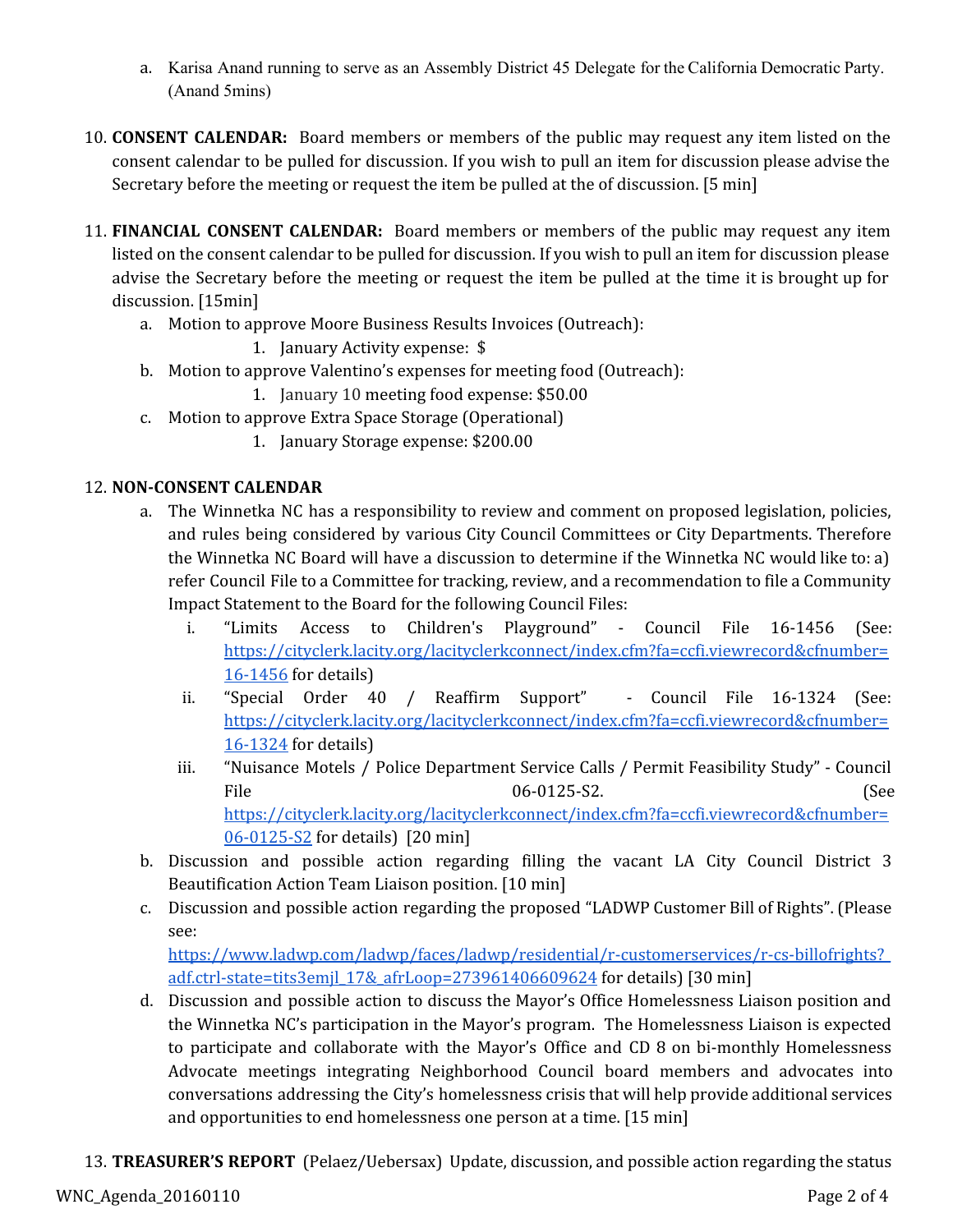of Winnetka NC finances, the WNC checking account, and the Treasurer's bank account Access, plus any additional financial reports as needed other than the MERs.

a. Discussion and possible action on the following action to approve the Treasurer's Report for Oct. Nov. and Dec. 2016 (Pelaez/Uebersax) [10 min] **MOTION:** "The Winnetka NC Board has reviewed the October 2016, November 2016, and December 2016 Monthly Expenditure Report including the associated US Bank Statements. The Board approves the report and authorizes the Treasurer to submit the report to DONE."

## 14. **REGULAR COMMITTEE REPORTS & MOTIONS**

- a. **Planning & Land Use Management Committee (PLUM) Report** (Popowich) [45 min] NOTICE: The PLUM Committee Meeting: 3rd Tuesday of each month at 7 PM (Location to be decided)
	- i. Discussion and possible action regarding the appointment of John Poer as the Vice-Chair of the Planning and Land Use Management Committee as recommended by the Chair
	- ii. Final call for any interested candidates for vacant positions on the PLUM Committee. Any candidates interested will be considered at the January 17, 2017 PLUM Committee meeting.

## b. **Public Safety Committee (PSC) Report** (Pelaez) [15 min]

NOTICE: The PS Committee Meeting: TBD (Location to be decided)

- i. No Report this month
- c. **Public Works & Transportation Committee (PWT) Report** (Uebersax) [25 min] NOTICE: The PWT Committee Meeting: TBD (Location to be decided)
	- i. No Report this month
- d. **Outreach & Social Media Committee (OSM) Report** (Lewis) [15 min] NOTICE: The OSM Committee Meeting: TBD (Location to be decided)
	- i. No report this month:
- e. **Youth Advocacy Committee (YAC) Report** (Lace) [15 min] NOTICE: The YAC Committee Meeting: TBD (Location to be decided)
	- i. No Report this month
- f. **Budget & Finance Committee (B&F) Report** (Popowich) [20 min] NOTICE: The B&F Committee Meeting: TBD (Location to be decided) i. No Report this month
- g. **Rule, Elections & By-Laws Committee (REB) Report** (Hill) [5 min] NOTICE: The REB Committee Meeting: TBD (Location to be decided)
	- i. No Report this month
- h. **Budget Advocate/Budget Rep Report** (?) [5 min]
	- i. No report this month

## 15. **OFFICER & LIAISON REPORTS**

- a. President's Report (Popowich) [5 min]
	- i. Reminder that Board members and Committee members need to meet deadlines to submit agenda items
- b. Secretary's Report (Gregorchuk/Green) [4 min]
- c. LA City Council District 3 Beautification Action Team Liaison Report: (No Rep) [5 min]
- d. LA DWP Memorandum of Understanding Oversight Committee Report (Uebersax) [5min]
- e. LA Neighborhood Council Coalition (LANCC) Report: (Uebersax): [5 min]
- f. LA Public Works Liaison Report: (Uebersax) [5 min]
- g. Mayor's Budget Representatives Report (Gregorchuk) [5 min]